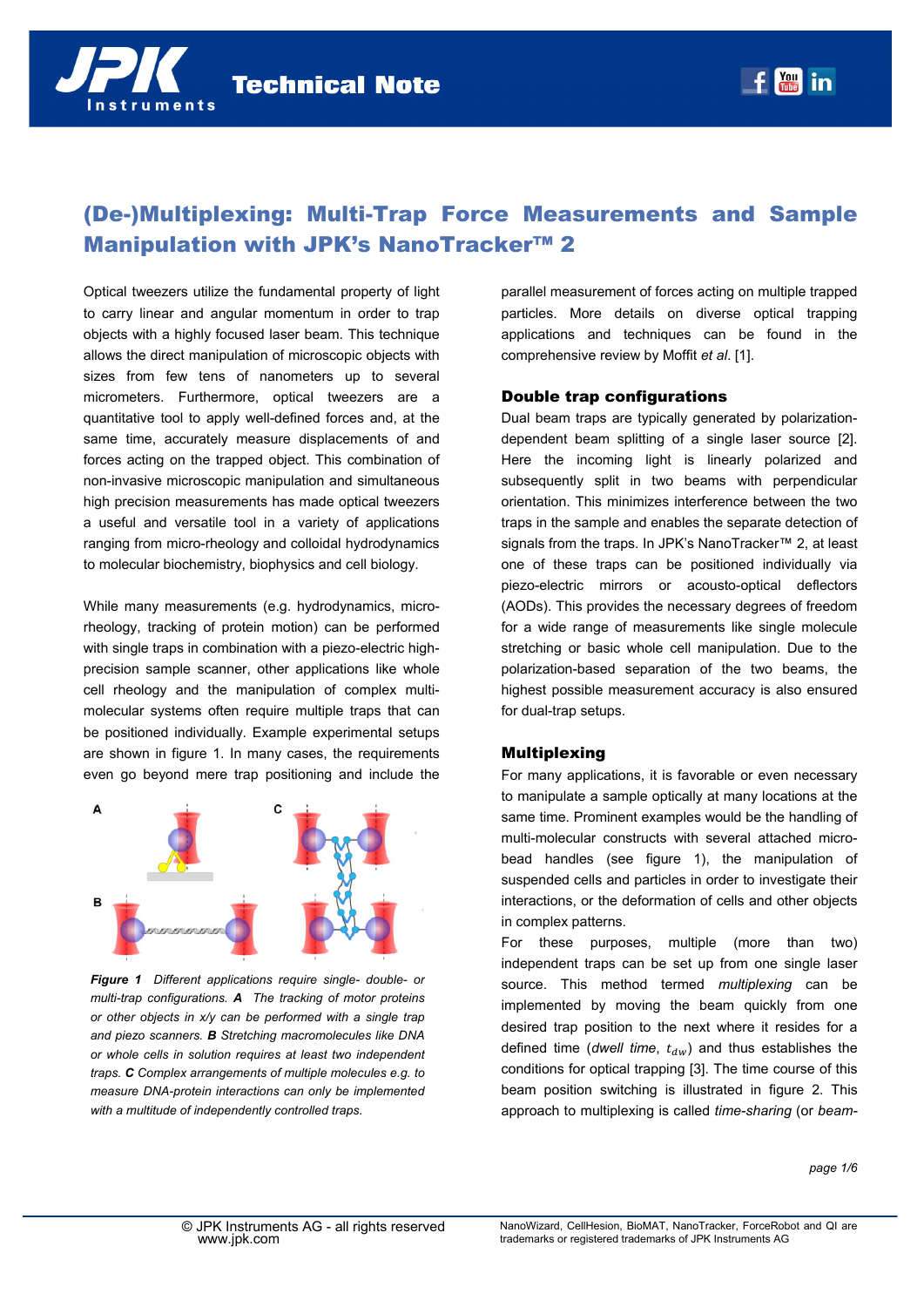*sharing*) and, depending on the laser power, enables the creation of tens to hundreds of parallel traps at independent positions in the sample. The method is technically very demanding and requires precise and fast control electronics as well as high speed beam positioning. For stable trapping, the dwell time has to be longer than the time scale of the particle's Brownian motion under the given conditions. For Polystyrene (PS) beads in the size range of  $1 - 2 \mu m$  in water, the lower limit for  $t_{dw}$  is typically between 20 and 50  $\mu$ s.

nstruments

**Technical Note** 



**Figure 2** *Time sharing priciple. Four traps are set up by fast switching of the laser position. Left: bright field image of four polystyrene beads (PS,*  $d = 1.53 \mu m$ *) caught in parallel traps. Right: Illustration of the laser movement. The laser resides at each trap position for a defined time t<sub>dw</sub> (here: 50μs) before it moves to the next location. With this method, multiple stable traps can be generated* 

The second limiting time factor is the so called *revisiting time*  $t_{rev}$ , that is the time that passes until the laser beam has cycled through all trap positions and returns to the same spot (i.e. the time a trapped particle is without laser). Uninterrupted manipulation requires that the object cannot escape the trap volume while the laser is scanning the other trap positions. Just like  $t_{dw}$ ,  $t_{rev}$ depends on particle size as well as medium temperature and viscosity and needs to be determined for each experimental setup. Typical values are in the range of a few milliseconds.

Naturally, the achievable revisiting times also depend on the number of traps  *to be implemented:* 

$$
t_{rev} = (N-1) t_{dw}
$$

Large numbers of parallel traps with revisiting times shorter than  $10 \text{ ms}$  in turn require very high switching rates  $f_s$  of the beam positioning devices:

$$
f_{switch} = N/t_{rev}
$$

For  $t_{rev} \le 10$  ms and  $N = 250$  parallel traps, this yields

$$
f_{switch} \ge \frac{250}{10ms} = 25kHz
$$

**Moul** in

In JPK's NanoTracker™ 2, an ultra-fast AOD ensures that the above conditions for stable trapping and manipulation are maintained even for hundreds of simultaneous traps. An example of trap multiplexing with 80 parallel traps is shown in figure 3



**Figure 3** *1µm silica beads in multiplexed traps. 80 particles are trapped simultaneously and arranged to form the JPK company logo. Ultrafast AODs allow the parallel trapping and manipulation of hundreds of particles.* 

#### Trap stiffness

The stiffness of an optical trap denotes the restoring forces acting on a trapped particle per displacement from the trap center and depends on numerous parameters. Among them, the most important are laser power and beam shape, the size of the trapped object, the ratio of refractive indices  $(n_{particle}/n_{medium})$ , and the steepness of the intensity gradient in the focal spot. In multiplexed traps, the gradient force  $F<sub>G</sub>$  responsible for centering the trapped particle in the focused laser beam is only acting on each object during the dwell time  $t_{dw}$  (i.e. while the laser is present at the respective position) and is absent for  $t_{rev}$ . Thus, the trap stiffness is also "shared" among multiplexed traps. For scanning frequencies above the corner frequency of the particle's Brownian motion power spectrum  $({\approx 250 - 1500 \; Hz}$  for micrometer-sized particles, see figure 7 and JPK's technical note on quantitative force measurements with optical tweezers), the effective trap stiffness decreases linearly with the number of parallel traps [4]. By varying  $t_{dw}$  for different positions, traps with different stiffness values can be

*page 2/6*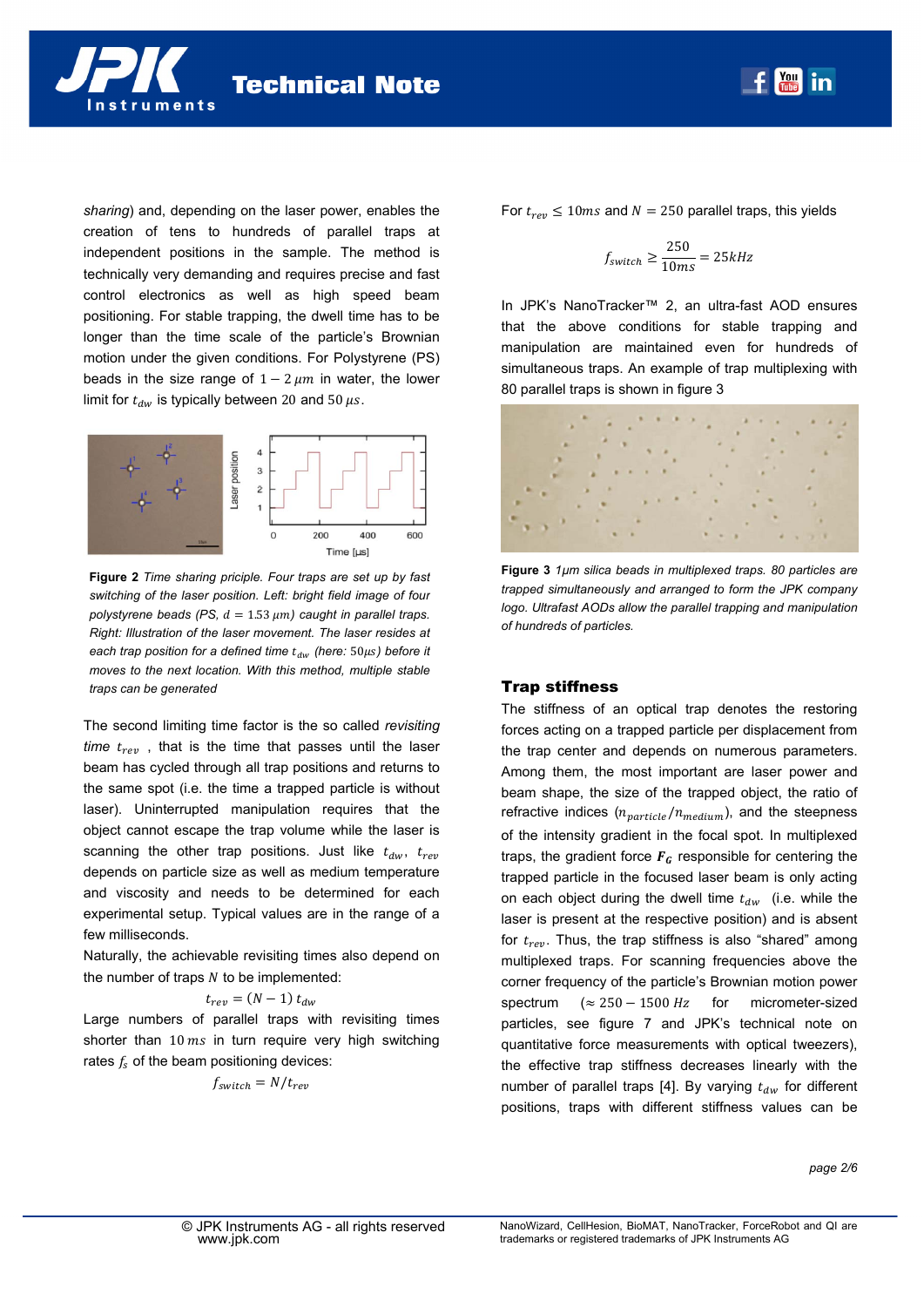generated from one single laser beam. This function is conveniently integrated in the NanoTracker™ 2 control software where the position and dwell time for each of the multiplexed traps can be set separately or optionally all traps can be synchronized to have the same effective trap stiffness (see figure 4). A widely used application of optical tweezers is the manipulation and deformation of live suspended cells (e.g. red blood cells) for rheological measurements. With the different force levels available for multiplexed traps in the NanoTracker™ 2, cells can be held and positioned with minimum forces in order not to disturb the deformation-force measurements that are conducted simultaneously with two stronger traps. Moreover, multi-molecular arrangements, macromolecules or nano-fabricated devices can be stably held at constant positions with multiple stronger traps while a weaker trap is used to probe their properties or interactions with other objects.

# Force measurements with multiplexed traps: de-multiplexing

Since multiplexed traps are all derived from the same beam, they do not differ in polarization and cannot be separated easily for individual analysis like the two beams used for dual trap configurations. This means that the signals from all multiplexed traps are recorded with one quadrant photo diode (QPD). This renders the standard noise spectrum based calibration method (and

thus the determination of detection sensitivity and trap stiffness) unfeasible without further data processing. The challenge is to separate the signals originating from different trap positions in order to make sure that only Brownian motion data of the same trap and particle are

| $\mathbb{R}^n$ Multiplexing Control.<br>- X                                                                            |                                |                                                 |                                                          |                                                                                     |                         |  |
|------------------------------------------------------------------------------------------------------------------------|--------------------------------|-------------------------------------------------|----------------------------------------------------------|-------------------------------------------------------------------------------------|-------------------------|--|
| XY Position (Trap 4)                                                                                                   |                                | Nr.                                             | $X$ ( $\mu$ m)                                           | $Y$ ( $µm$ )                                                                        | Dwell time<br>$(\mu s)$ |  |
| 合                                                                                                                      | ١o                             |                                                 | 0.0                                                      | 0.0                                                                                 | 20.003                  |  |
| 命<br>自                                                                                                                 | ı                              |                                                 | 0.0                                                      | 5.0                                                                                 | 29.996                  |  |
| 显                                                                                                                      | 2                              |                                                 | 5.0                                                      | 0.0                                                                                 | 39.998                  |  |
|                                                                                                                        | 3                              |                                                 | 5.0                                                      | 5.0                                                                                 | 49.999                  |  |
| X Position<br><b>Y Position</b><br><b>Cursor Control</b><br>Show trap cursors<br>$10 -$<br>Cursor size:<br>Show labels | $5.000 \mu m$<br>$5.000 \mu m$ | Add<br>Save<br>Dwell Time<br><b>Total Time:</b> | Remove<br>Load<br>Synchronize dwell times<br>$140 \mu s$ | 20.000 $\triangle$ us                                                               |                         |  |
| Multiplexing on/off                                                                                                    |                                | <b>SCOTT Demultiplexing Control</b>             |                                                          |                                                                                     | $\square$               |  |
| Demultiplexing on/off                                                                                                  |                                | Delay time<br>Invalid time                      | ᢦ<br>÷                                                   | 20.00<br>$\blacktriangle$<br>$\overline{\mu}$ s<br>2.50<br>$\blacktriangle$ $\mu$ s |                         |  |

*Figure 4 NanoTracker™2 software control panel for convenient configuration of multiple parallel traps in the time-sharing mode. In addition to mouse control, traps can be precisely set by numerical coordinates. Individual dwell times for different trap stiffnesses (see main text) allow a multitude of trap variations.. Saving and loading of configuration files facilitates the handling of complex multi-trap setups. Parameters for precise force and position measurements in up to eight parallel traps can be set in the de-multiplexing control panel (de-multiplexing mode, discussed below).*



*Figure 5 Three parallel traps set up in the time-sharing mode. Left: Bright field image of PS-beads in parallel traps. Right: raw signal from the QPD containing the signals from all three traps. Red lines indicate the electronically triggered dwell times for positioning the laser beam at the respective traps. The phase marked in red (invalid time) is the time the AOD needs to reposition the laser beam. It is not used for further data processing and trap signal separation. The small offset between the beginning of the dwell time and the repositioning of the laser results from system internalt data transfer. For optimal signal separation, both values (delay time and invalid time) can be set in the de-multiplexing control panel (see Figure 4).*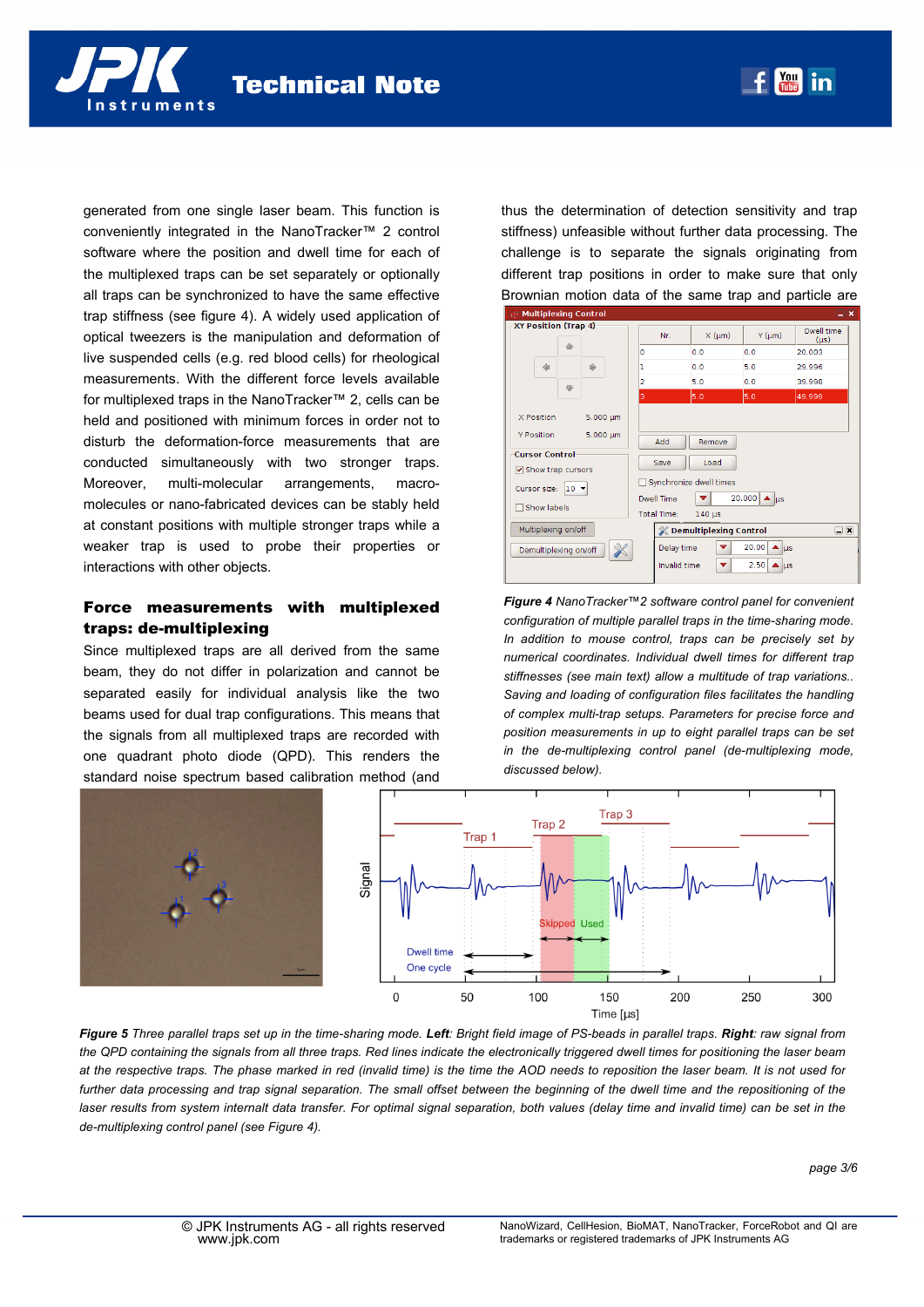used for calibration of the individual traps. The graph in figure 5 shows the raw signal of three multiplexed traps as it is recorded by the QPD. The NanoTracker™ 2 detection system and data processing electronics operate at a frequency of  $800$   $kHz$  which allows to timeresolve the different phases of trap multiplexing following the approach introduced by Guilford *et al*. [5]. It is clearly visible that the traps produce slightly different plateaus of thermal noise signals which are interrupted by higher amplitude signals caused by the position switching process. These plateau phases as well as the characteristic shape of the switching transition help to identify the times when the laser beam is present and stable at the positions of trap 1 to 3. Time delays inherent to the system can be estimated and taken into account. In the de-multiplexing control panel shown in figure 4, values for the *delay time*  $t_{lag}$  and the time required for position switching (*invalid time*) can be set matching the current trap configuration. After identifying  $t_{lag}$  as well as the switching and effective dwelling phases, the signal from one dwelling phase is averaged for further data processing. These average values (one per trap and cycle) are then used to generate the separated signals from the multiplexed traps. A typical example of such an extracted signal for one trap is shown in figure 6. On longer time scales (left graph), the signals appear like



**Figure 6** *With delay and invalid times set to the correct values for the current trap configuration, the signals of multiple traps can be well isolated and evaluated separately. Left: Timeseparated signals from the three multiplexed traps shown in figure 5. Right: Zooming in on the time axis reveals that the signals are reconstituted from average values and contain just one data point per cycle. For better visualization, signals from trap 2 and 3 were shifted by*  $\pm$ 1*V*, *respectively*.

regular constant noise as it is typically recorded from spherical particles in an optical trap. Only zooming in the time axis reveals that the signal has been reconstituted from the time separated original signal. After this averaging step, QPD signals for each of the  $N$  traps can be generated with a maximum effective sample rate of

$$
\mathrm{f_{s,eff}^{max}} = \frac{1}{t_{dw}^{min}*N} = \frac{1}{20 \text{ }\mathrm{\mu s}*N} = \frac{50 kHz}{N}
$$

For the example shown in figure 4 with  $N = 3$  and  $t_{dw} = 50 \mu s$ , this means that after Fourier transforming the signal, each trap can be calibrated using a power spectrum recorded up to approximately  $6.7 \, kHz$ (corresponding to a time resolution of  $150 \,\mu s$ ). This in turn allows using JPK's well-established and reliable power spectrum fitting routine and to achieve the same high standard for the determination of detection sensitivity and trap stiffness in the multiplexing mode that is known from single or dual trap calibrations (figure 7). Considering the nature of this de-multiplexed signal, it is clear that frequencies higher than the effective sample rate cannot be resolved in the noise signals and are not contained in the respective power spectra.



**Figure 7** *Power spectrum derived from the isolated signal of one of the traps in Figure 4. After clean separation of the noise signals, power spectrum-based calibration is possible for each trap. The red line is a Lorentzian curve fitted to the data in the range highlighted in green. It is used to determine the corner frequency and to calculate detection sensitivity and trap stiffness.*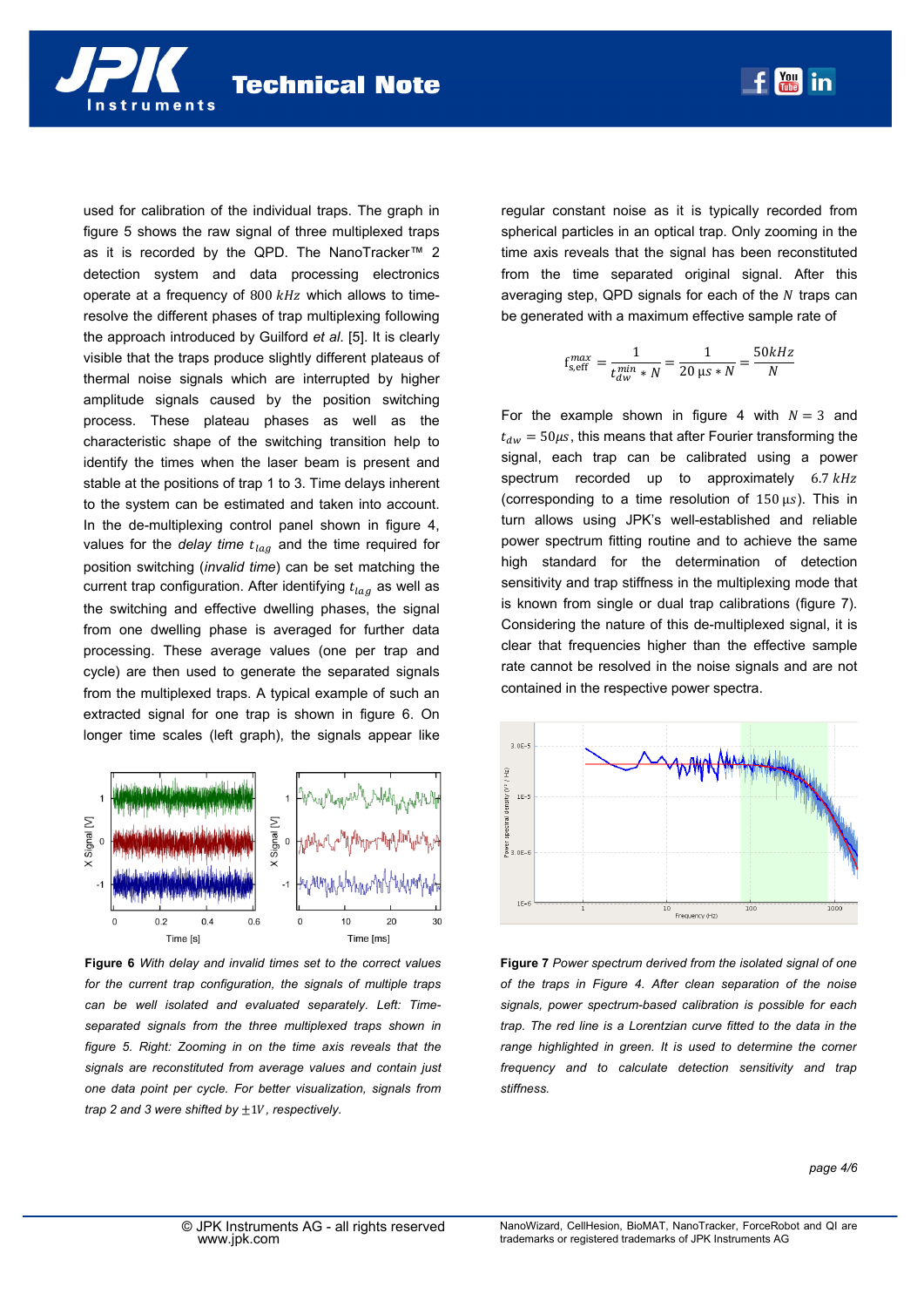**Technical Note** 

## Viscous drag measurements with demultiplexed traps

As a standard application and trap stiffness calibration method, viscous drag measurements are routinely used in various experiments. Here, the fluid-filled sample chamber is moved periodically with respect to the trapped beads, thus generating well-defined viscous drag forces acting on the particles. For low Reynolds number

systems (laminar flow), the drag forces  $F_d$ on spherical objects can be calculated easily from bead radius,  $r$ , flow velocity,  $v$ , and medium viscosity,  $\eta$ , using Stokes' drag equation:

nstruments

 $\boldsymbol{F}_d = -6\pi\eta r \boldsymbol{v}$ 

In optical traps, this force results in a displacement of the particle from the trap center that can be measured in order to determine the trap stiffness. Vice versa, identical particles in traps with different stiffness values will show different displacements from the trap center when exposed to the same viscous drag as schematically shown in figure 8 A. As mentioned above, variations in dwell time  $t_{dw}$  of multiplexed traps result in different relative trap parameters: traps with larger  $t_{dw}$  are stiffer, following approximately a linear relation. Figure 8 B displays the displacement data from two beads trapped in multiplexed traps with  $t_{dw} = 50$  (blue curve) and  $100 \mu s$  (green curve). For visualization purposes, the curves have been separated by shifting them  $\pm$  100  $nm$ . It is clearly visible that the particle with  $t_{dw} = 100 \mu s$  shows a smaller displacement (corresponding to higher trap stiffness  $k$ ) while the particle trapped with  $t_{dw} = 50 \,\mu s$ is displaced approximately twice as far. Using the calibration parameters obtained from individual power spectrum fits for each trap (like the one shown in figure 6) delivers the force-time curves displayed in figure 8 C. As expected after successful calibration, the drag forces measured in the three traps agree very well. Due to the linearity of Stokes' drag equation, reducing the flow speed from  $200\mu m/s$  to  $100 \mu m/s$  leads to a drop in viscous drag of 50%. This is well reflected by the measured forces displayed in figure 8 D. This demonstrates that force measurements with piconewton resolution are also possible with de-multiplexed traps.



**Figure 8** *Viscous drag measurements with de-multiplexed traps. A Schematic drawing of the drag force driven displacement of beads trapped with different stiffness. B Measured bead displacements under the influence of 200 μm/s flow. The shorter dwell time*  $t_{dw} = 50 \mu s$  results in a weaker trap and larger displacement (blue curve) while  $t_{dw} =$ 100  $\mu$ s produces a stronger trap and smaller displacements (green curve). C After *calibration of three parallel de-multiplexed traps with different dwell time (and resulting stifnesses* ݇*), the measured displacement can be converted into absolute force. The excellent agreement of all three curves indicates that in calibrated traps forces can be measured with high accuracy independent of the effective trap stiffness. D Reducing the* flow speed by 50% results in the same reduction in drag force. Again, the amplitude of *measured forces agrees very well between different traps.*